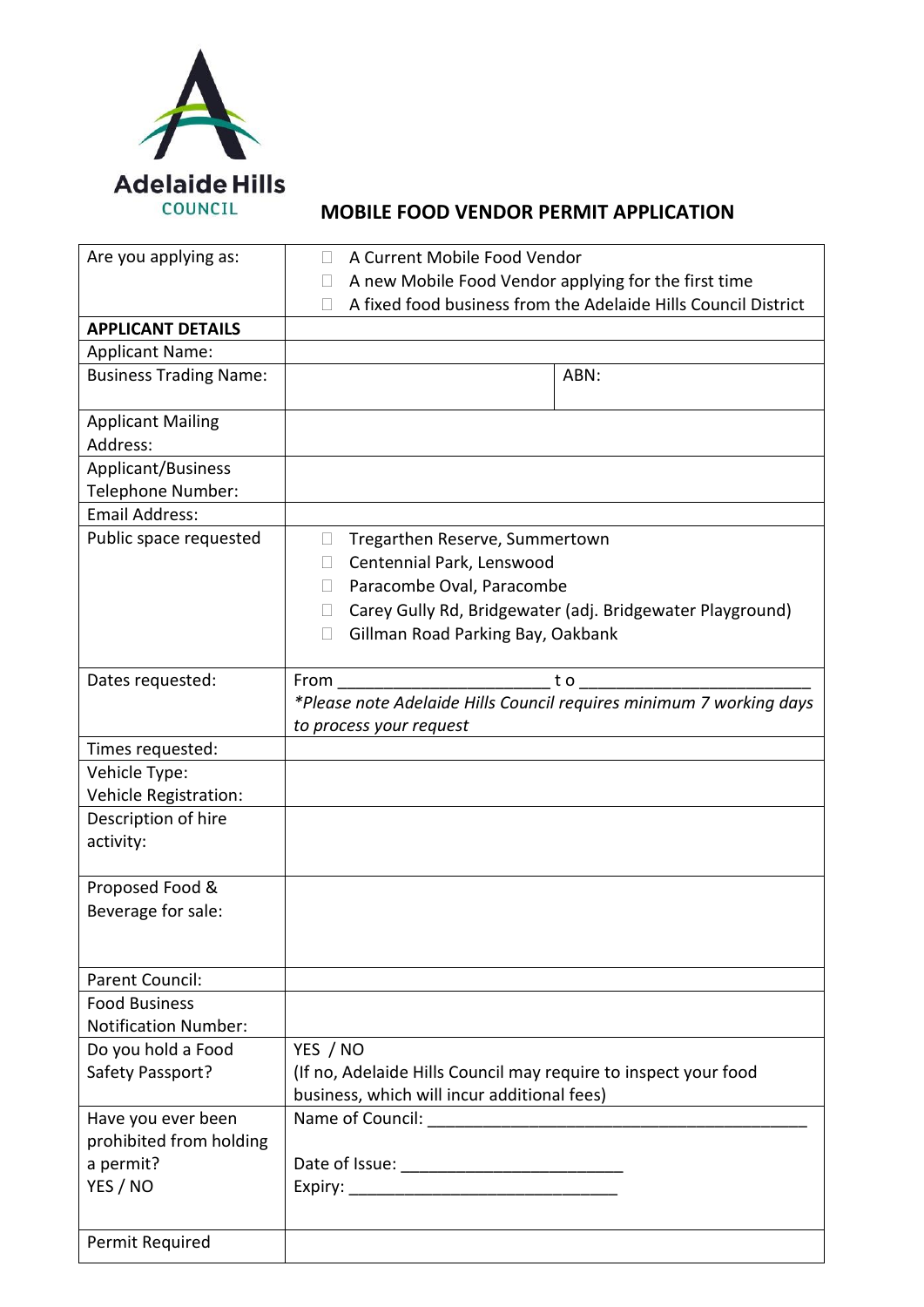| (please circle one) | MONTHLY / ANNUAL |
|---------------------|------------------|
|---------------------|------------------|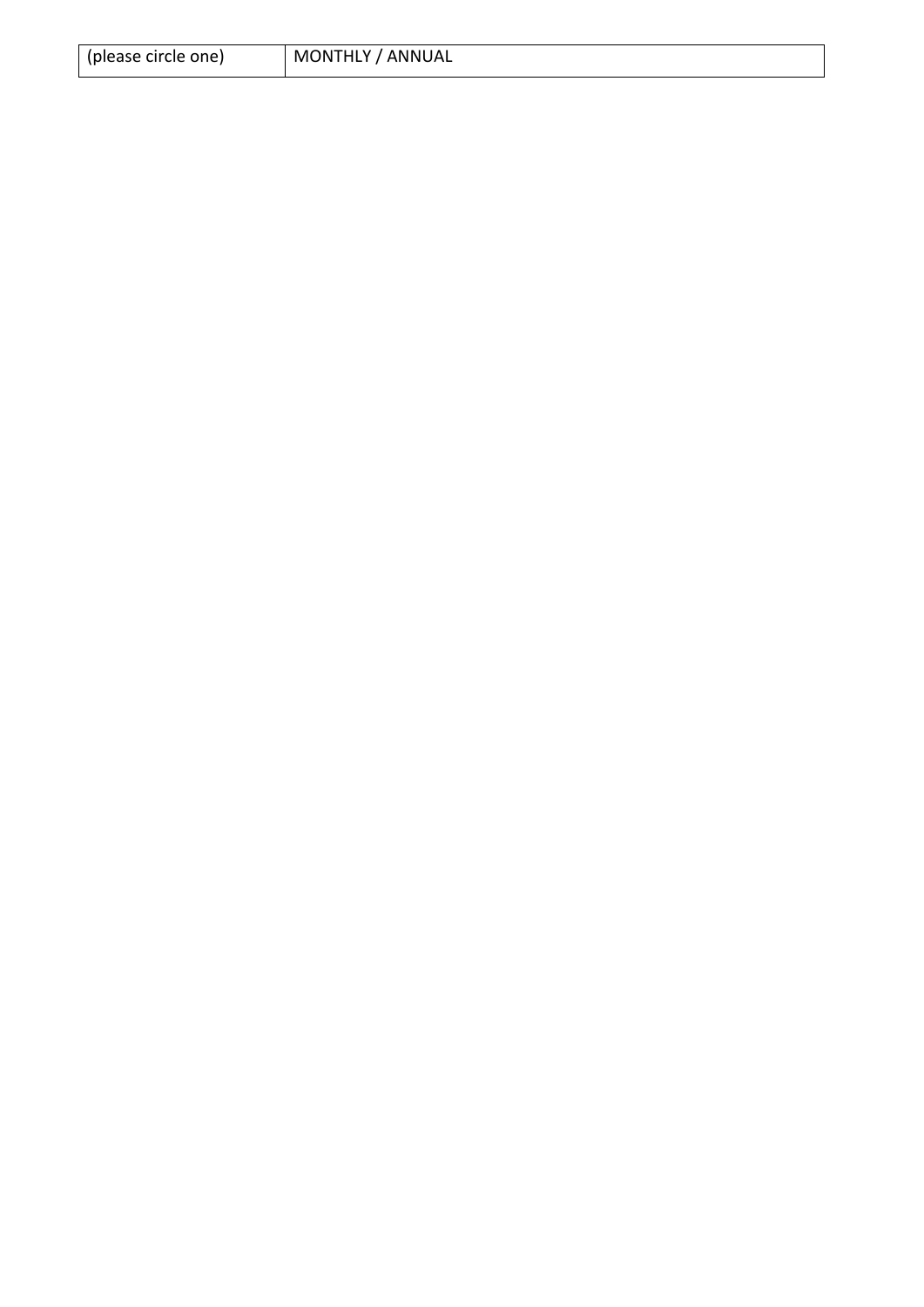Hereby make Application to Adelaide Hills Council for Mobile Food Vending to sell food and beverages to the public at any of the pre-approved trial sites contained within Council's Location Rules.

- I acknowledge and agree that the **Mobile Food Vending Business Location Rules** provide site specific rules to observe and obey at all times or fines or other penalties may apply.
- $\Box$  I understand and agree that if I am an approved Mobile Food Vendor I may relocate my vehicle and set-up at any time to another approved site on the **Mobile Food Vending Business Location Rules,** subject to site availability, but to ensure public safety, I must not trade between sites 'along the road' in unapproved locations, roadside or other.
- I acknowledge and agree that Council's **Mobile Food Vending Business Location Rules** is a new initiative, and is subject to change at any time, they may be added, removed or location altered dependent on the community feedback received.
- $\Box$  I acknowledge and agree that I am responsible for the appropriate disposal of all liquid waste and other trade waste off site.
- $\Box$  I acknowledge and agree that I am responsible for the removal of all rubbish and equipment from each approved side and I must not dispose of the rubbish in nearby Council bins.
- $\Box$  I acknowledge that a fee applies to become a registered Mobile Food Vending Business within the Adelaide Hills Council district.

## **PLEASE ATTACH THE FOLLOWING ITEMS:**

- $\Box$  Copy of current Public Risk Insurance to a minimum of twenty million dollars (\$20,000,000) which notes Adelaide Hills Council as an interested party.
- $\Box$  Provide proof of notification of a food business with the local Council's Environmental Health section approving Mobile Food Vending
- $\Box$  Image showing your registered Mobile Food Vehicle and proposed set up (chairs/tables/umbrellas etc).
- $\Box$  Evidence of payment of Mobile Food Vendor Fee (non-refundable) for the term applied for. To arrange payment you may visit one of our Council Offices, or call 8408 0400, ask to speak with a customer service staff who can arrange payment please quote **'FOOD TRUCKS'**. Include your receipt number below as evidence.

## **STATEMENT OF COMPLIANCE**

 $\Box$  I have read and understood the Adelaide Hills Council Mobile Food Truck Permit Terms and Conditions and agree to comply with the conditions, guidelines and standards set therein.

| Name:     |  |
|-----------|--|
| Signature |  |
| Date:     |  |